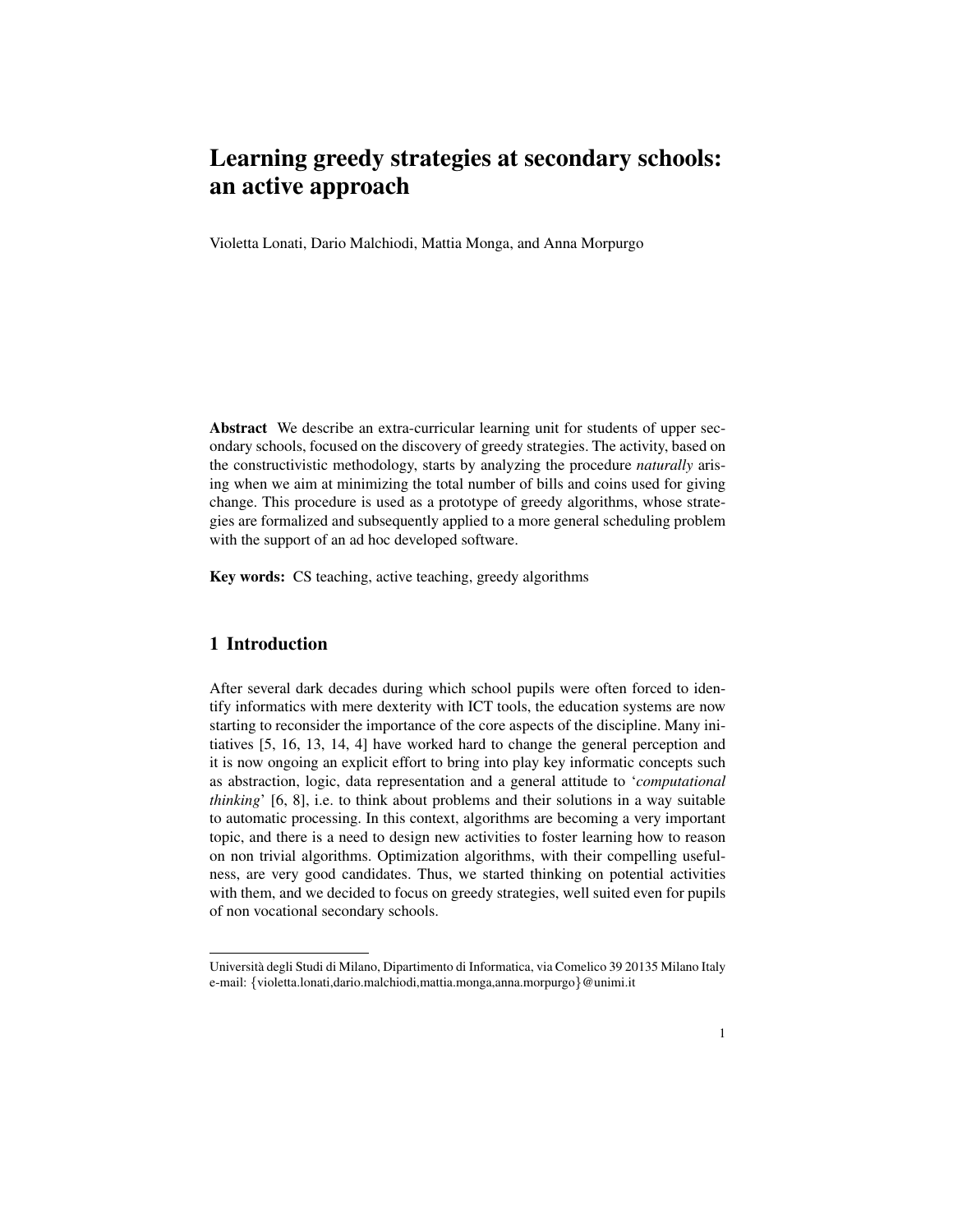In fact, a greedy strategy is a very *natural* way to cope with optimization problems: its short-sighted structure is attractive even for untrained minds, often uncomfortable with more elaborate planning of computing steps. However, while intuitive to adopt, a greedy solution is not always optimal and choosing the right greedy criterion (and convincing oneself that the choice is indeed optimal) is much more difficult and "unnatural". We decided, however, that this could be an important computational thinking learning objective. Thus, by following the chapter on greedy algorithms in the book by Jon Kleinberg and Eva Tardos [9], we developed a learning ´ unit on greedy strategies for upper secondary schools based on constructivistic approach, and in paticular using our methodology called *algomotricity* [1, 2, 3, 11, 12].

The paper is organized as follows: in Sect. 2 we sketch our methodological root, in Sect. 3 we describe the learning unit, and in Sect. 4 we draw some conclusions.

# 2 Constructivistic learning theory and computer science education

Constructivist learning theory, which has its origins in Piaget and Vygotsky [15, 17], states that people construct their own understanding and knowledge of the world through experiencing things and reflecting on those experiences. The learners are the creators of their own knowledge, and the learning process relies to a large extent on what they already know and understand; when faced with something new they need to reconcile it with their current mental schemes and conceptions.

Starting from this assumption, the question of what stimuli and tools, methods and strategies are more effective is fundamental. If knowledge cannot be simply *transferred* but must be *constructed*, its acquisition should be an individually tailored process, where learners are in charge of the learning process and the role of teachers is to create suitable contests and materials that favor such process, accompany the learners' discoveries, and promote a metacognitive reflection about what they are doing and how their understanding is developing.

Work in small groups has the power to foster cognitive development and thus to empower learning. The group is a place to belong to and as such it provides support and motivation; it promotes cooperation and the activation of latent cognitive potentials through the sharing of different competences and working/thinking styles; it supports co-construction of knowledge by socialisation and reciprocal negotiation of meanings. Through the socio-cognitive conflict that emerges in groups, learners have the opportunity and the need to explain, confute and defend their beliefs; new aspects and prospects can be seen; personal experiences and point of views can be downsized and put in perspective.

This approach is especially fruitful to develop competences in problem solving, which are usually difficult to acquire by means of explanations and examples only. On the contrary, the learning process can be activated when facing a problem for which one's own repertoire of known procedures is insufficient [10, 7]: with explo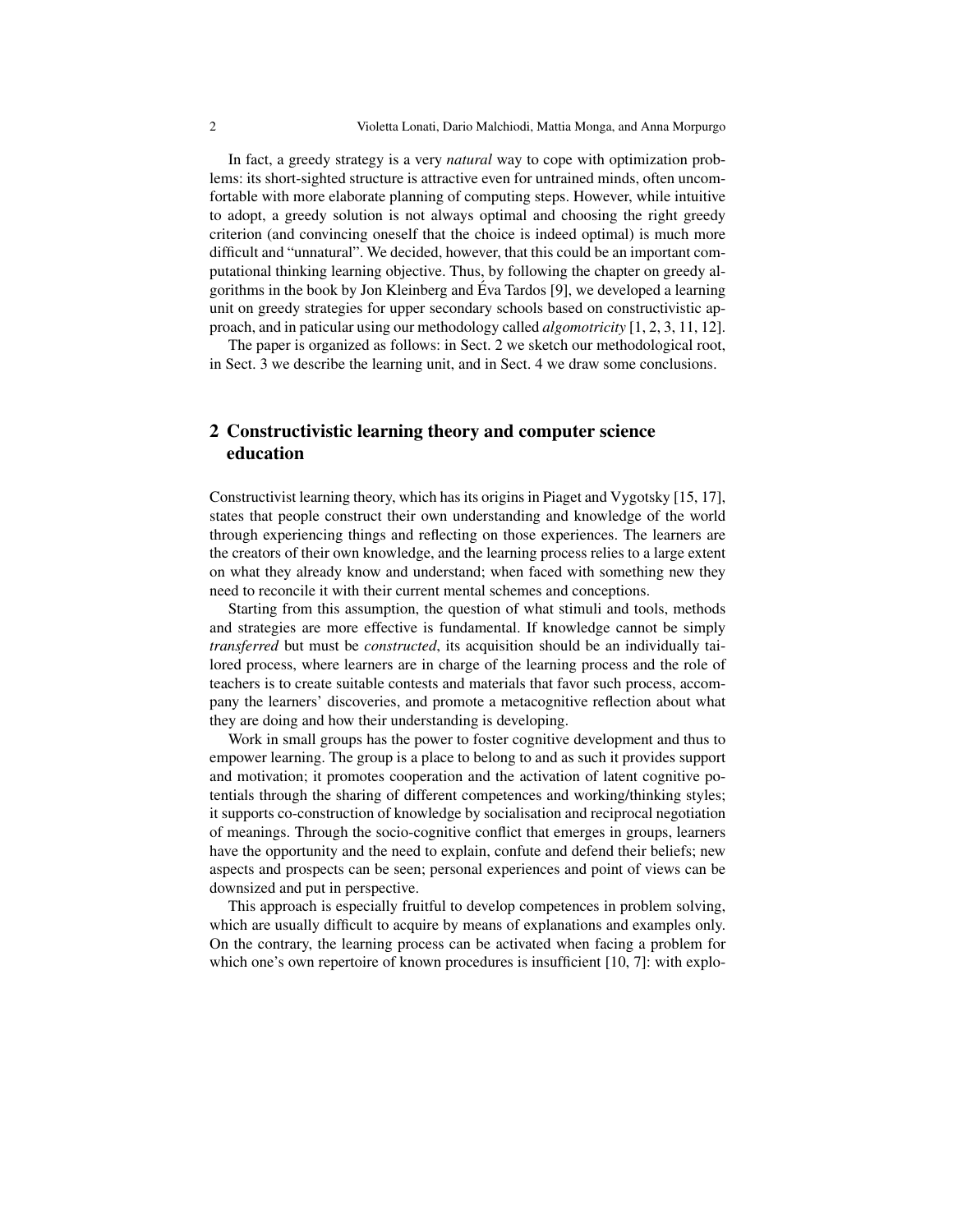ration and discovery activities in small working groups, learners can learn together what they need to know in order to solve the problem.

Having these premises in mind, since 2011 we are experimenting with active workshops sharing a common strategy, which we call *algomotricity*. As the name suggests (a portmanteau combining *algorithm* and *motoric*), our approach exploits kinesthetic learning activities, having the aim of informally exposing students to a specific informatics topic, followed by an abstract learning phase devoted to let students build their mental models of the topic under investigation and a final computerbased phase to close the loop with their previous acquaintance with applications. Our activities start "unplugged", but they always end with work in which students are confronted with specially conceived pieces of software in order to make clear the link (but also the intellectual hierarchy) with the computing technology.

The learning goals of the unit are summarized in Fig. 1.

#### Knowledge

- Definition of optimization problems.
- Outline of greedy strategies and their limits.
- Approaches to analyze the correctness of a greedy algorithm.

#### Skills

- Describing a greedy strategy/procedure.
- Executing a greedy algorithm.
- Establishing if a greedy algorithm finds an optimal solution on a given input of small size.
- Establishing if an instance provides a counterexample for optimality of a greedy algorithm.

#### **Competences**

Searching for a counterexample to disprove a property, or general reasons/proofs to conclude that a property holds.

Fig. 1 Learning goals of the unit on greedy algorithm.

### 3 The learning unit

The learning unit is organised in two main phases. In the first one students work on an algorithm for giving change using the minimum number of available coins and bills; in the second one they are faced with a scheduling problem that can be tackled by using a simple software tool we developed *ad hoc*<sup>1</sup> . Most activities are carried out actively by students; only between the two phases and at the end of the unit some taught explanations are given.

<sup>&</sup>lt;sup>1</sup> The scheduling software is available at http://aladdin.unimi.it/sw/scheduling/scheduling.html (in Italian).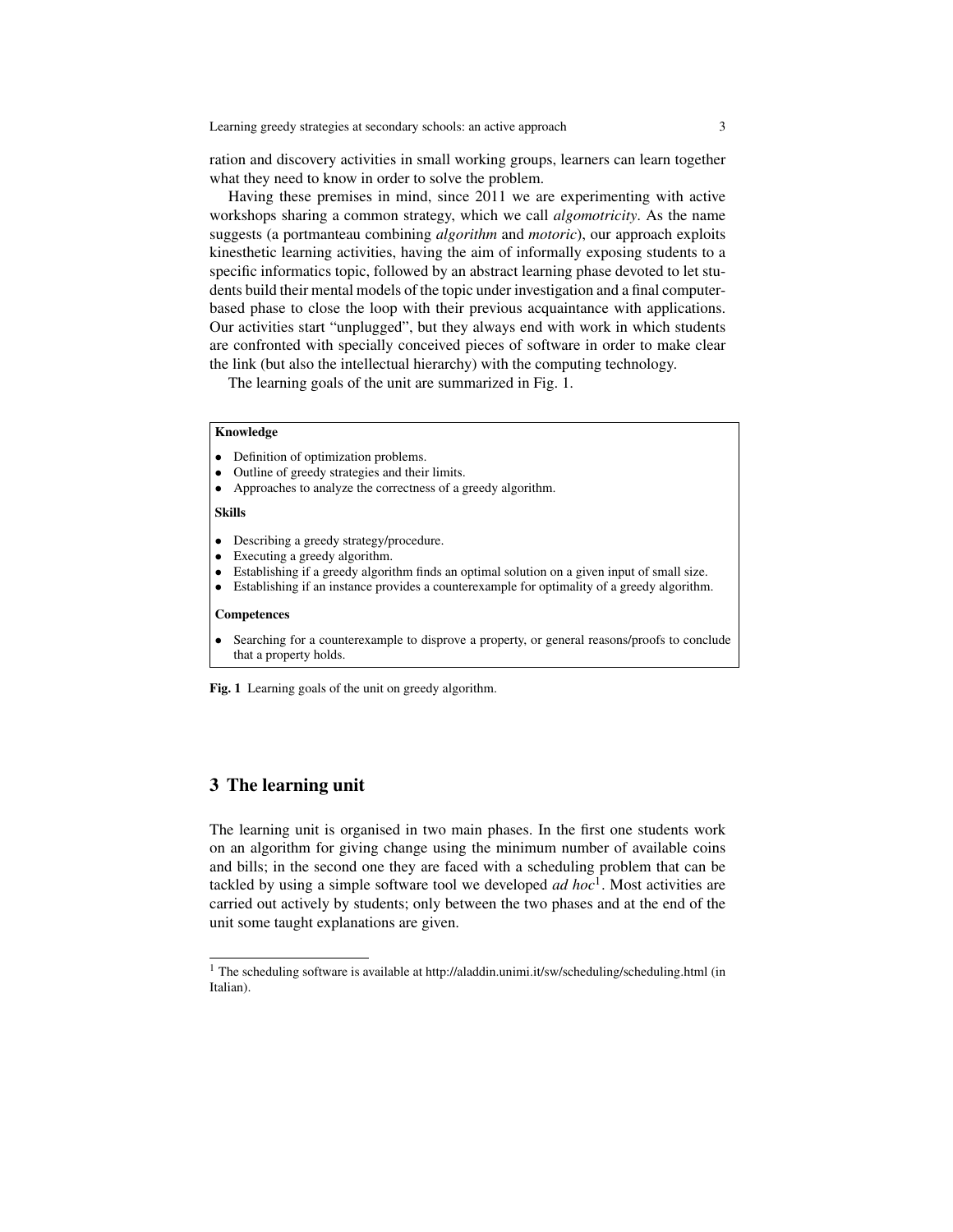| 1. Sort coins and bills in decreasing order of their nominal value;    |  |  |  |  |
|------------------------------------------------------------------------|--|--|--|--|
| 2. For each bill/coin, namely $X$ , taken in that order:               |  |  |  |  |
| if the value of $X$ is not higher than the residual change             |  |  |  |  |
| then use it.                                                           |  |  |  |  |
| else reject it (and never consider again bills/coins with this value). |  |  |  |  |

Fig. 2 General schema for a greedy strategy

# *3.1 Giving the change*

The class is faced with the (simple) task of giving change using coins and bills. Some examples are computed with the whole class, in order to make evident that everybody is able to accomplish such a task easily, with no need of deep reasoning. The question then is asked whether the number of bills/coins used to give the change is as small as possible: usually students have no doubts that this is the case.

After this introduction, they are asked to work in pairs to put in written words the procedure to compose a given amount by using the smallest number of bills/coins. To avoid the use of technical jargon or constructs (what occurs for instance with students who already have some programming background) and in order to make the required level of detail clear, students are invited to "write the procedure so that it can be executed by a 10 years old child who is familiar with basic arithmetic operations". A set of play money can be used to help formalize the procedure and to test it through a step-by-step execution.

Most groups usually propose a procedure that manages to accumulate the change through subsequent selections of one coin/bill having the highest value yet not exceeding the residual change; some use a more succint approach exploiting the quotient and remainder of the division between the residual change and a coin/bill nominal value. Some explicit an initial step that sorts coins and bills according to their value, some leave such natural/obvious sorting implicit.

Working pairs are then merged into groups of 4-6 people so that pairs whose procedures share a common approach are put together. Each group is required to socialize the procedures of the pairs merged in the group, and agree upon a (possibly new) common procedure.

When all are ready, each group, in turn, reads its algorithm aloud, while the remaining ones test it. Remarks are welcomed, both on the features of the presented procedures and on their commonalities or differences. Starting from these remarks, the conductor draws and highlights the commonalities and proposes the unifying schema in Fig. 2, while ascertaining that students recognize their own procedures.

## *3.2 Outline of optimization problems and greedy strategies*

At this point, the conductor can generalize such approach to a more abstract procedure for a generic optimization problem which builds the solution by considering a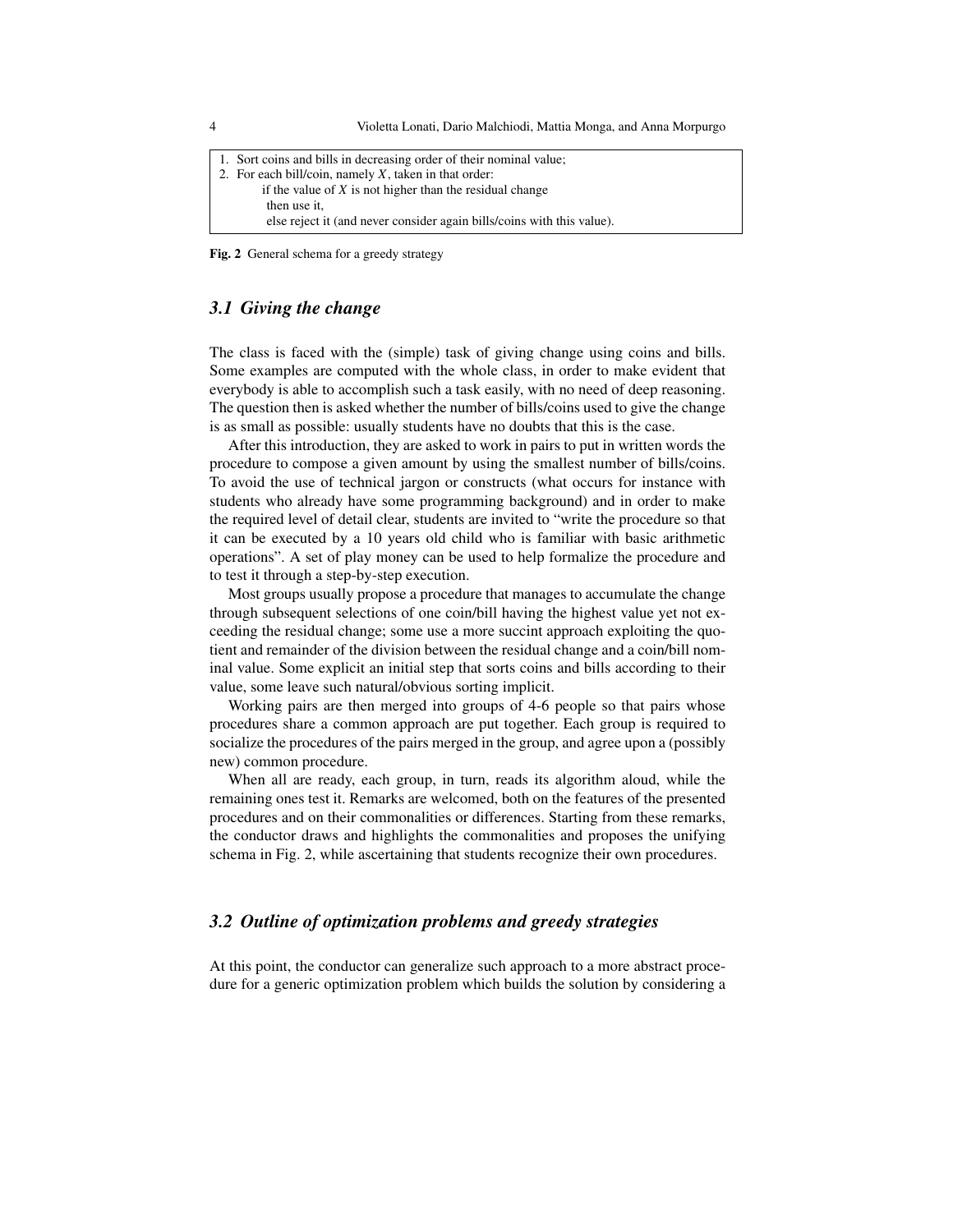Learning greedy strategies at secondary schools: an active approach 5

set of objects in a given order, and for each of them decides whether or not it has to be enlisted in the solution according to a validity constraint (see Fig. 3). It should be emphasized that this constitutes an example of *greedy procedure*, in that each object is considered only once for (possibly multiple) addition to the solution, without any possibility to remove objects previously added to the solution.

| <b>Optimization problem</b>                                                         |                                               |  |  |  |  |  |  |  |
|-------------------------------------------------------------------------------------|-----------------------------------------------|--|--|--|--|--|--|--|
| Instance:                                                                           | a set A of objects                            |  |  |  |  |  |  |  |
| Admissible solutions: any subset $S \subseteq A$ satisfying the validity constraint |                                               |  |  |  |  |  |  |  |
| Optimal solution(s): an admissible solution with minimal cost or maximal value      |                                               |  |  |  |  |  |  |  |
| Greedy procedure                                                                    |                                               |  |  |  |  |  |  |  |
| 1. Sort objects according to some criterion;                                        |                                               |  |  |  |  |  |  |  |
| 2. For each object, namely $X$ , taken in that order:                               |                                               |  |  |  |  |  |  |  |
| if $X$ satisfies the validity constraint:                                           |                                               |  |  |  |  |  |  |  |
| then use it.                                                                        |                                               |  |  |  |  |  |  |  |
|                                                                                     | else reject it (and never consider it again). |  |  |  |  |  |  |  |
|                                                                                     |                                               |  |  |  |  |  |  |  |

Fig. 3 General form of optimization problems and general outline for greedy strategies.

#### *3.3 A scheduling problem*

The second part of the unit consists in asking the students to apply such approach to a scheduling problem, namely that of maximizing the number of movies to be seen in a film festival whose program contains several, partially overlapping movies. First, students are guided to find the analogies between this problem, the one concerning money change and the abstract description of a greedy procedure. Table 1 highlights such analogies: for instance, students tend to easily spot that movies, as well as coins/bills, play the role of objects. Analogously, the validity constraints are that of checking whether: i) a movie does not overlap with the ones already in the solution, and ii) the considered coin/bill has a nominal value smaller than the residual change. Once the analogies have clearly emerged, the discussion can be focused on the feasibility of a greedy approach to find an optimal solution for the scheduling problem. The main effort here is to figure out how to sort the movies, what instead was obvious in the case of coins and bills. Brainstorming should be suggested in order to collect several possible sorting criteria; the following are usually spotted: starting or ending time, number of intersections with the other movies, or movies' length (either ascending or descending).

Once all alternatives are clear, students are asked to work in pairs to verify which criteria ensure the greedy procedure to maximize the number of seen movies. In particular, students are asked to find counterexamples to reject non-optimal criteria. Our piece of software supports them, by generating at random a set of movies (cfr. Fig. 4(a)) or letting them choose an initial set, rearranging it according to a chosen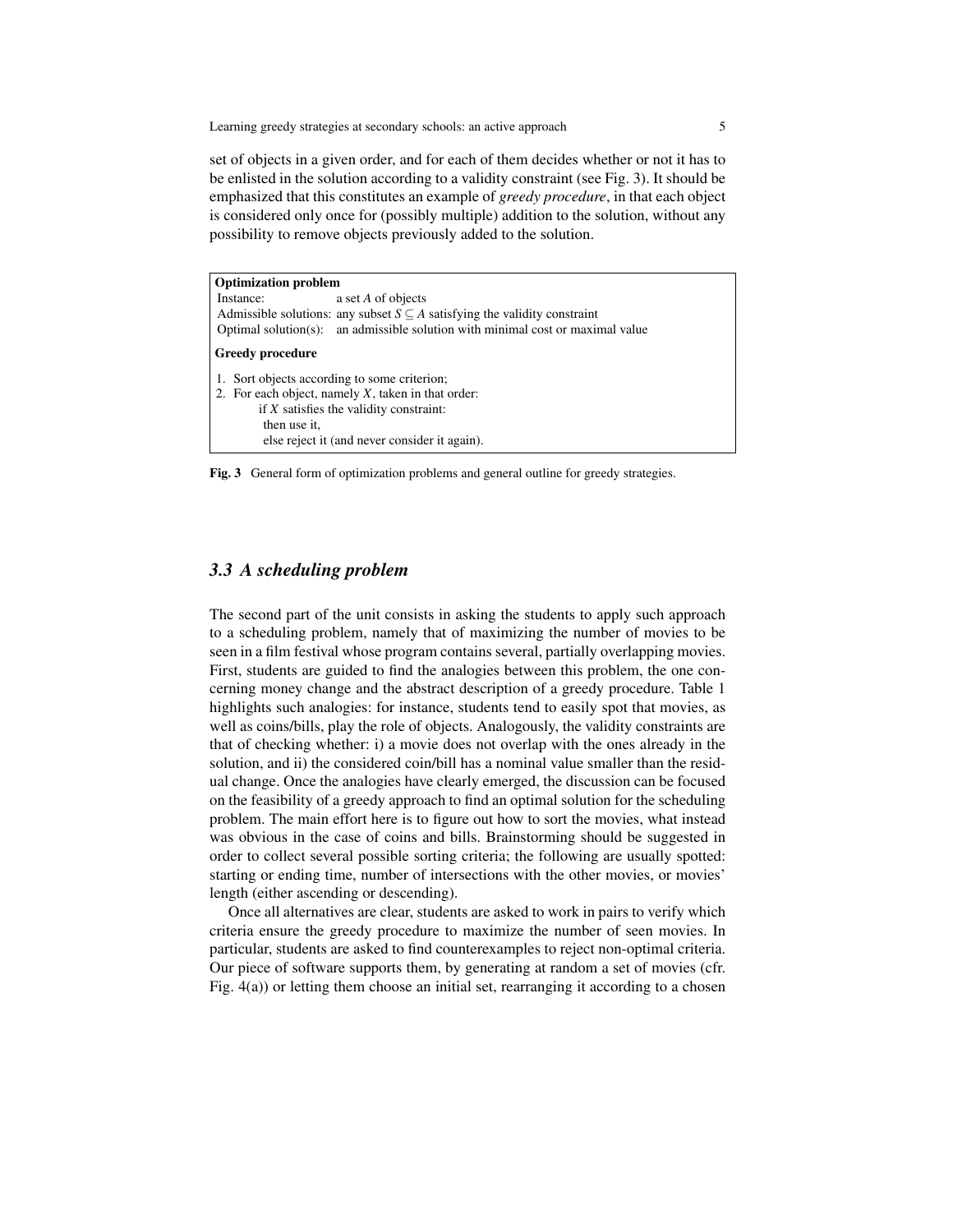sorting criterion, and applying the greedy procedure (cfr. Fig. 4(b)). Thus students may experiment different sorting criteria on different instances of the scheduling problem and observe and confront the obtained solutions; they eventually realize that a counterexample is enough to discard a sorting criterion, whereas a proof is needed to accept one as optimal.

|               | Change problem            |  |  |  |  | Scheduling problem                                                                           |
|---------------|---------------------------|--|--|--|--|----------------------------------------------------------------------------------------------|
| Objects       | coins/bills               |  |  |  |  | movies                                                                                       |
| Sorting order | nominal value, decreasing |  |  |  |  | several alternatives                                                                         |
|               |                           |  |  |  |  | Validity constraint value not greater than the residual no overlapping between one movie and |
|               | change                    |  |  |  |  | the ones already added                                                                       |

Table 1 Comparison between the scheduling and money change problems.



Fig. 4 The software showing (a) a randomly generated set of movies and (b) applying the greedy procedure according to a selected sorting criterion (number of overlappings).

Consider for instance the case shown in Fig. 4(b). With movies sorted according to decreasing number of overlaps, the greedy procedure would suggest to watch only one movie (the highlighted one on the top), discarding all the remaining ones. However, it would be possible to see four different movies: the sixth (18,19), the eight  $(17,18)$ , the ninth  $(12,15)$ , and the tenth  $(23,24)$  from the top, and this is a counterexample proving that the criterion does not guarantee optimality.

Students in different groups tend to find counterexamples for most criteria, mainly observing the outputs produced by the tool on random instances or inventing instances to test a specific idea and detecting the suitable ones. In these cases they should be invited to devise the smallest examples as possible, in order to have insights about the reason why a criterion is not "good in general". However, usually three criteria endure the attempts of finding counterexamples, namely the one based on increasing ending time and its symmetric based on decreasing starting time, and the one considering the number of intersections. Students' attempts then start swinging between building a suitable counterexample and finding an explanation why a counterexample cannot be found for such criteria.

Actually, one can prove that the first one (and its symmetric) guarantees the optimality of the built solution, whereas for the latter counterexamples exist but they are necessarily larger than those for the other criteria. In our experience, no one suc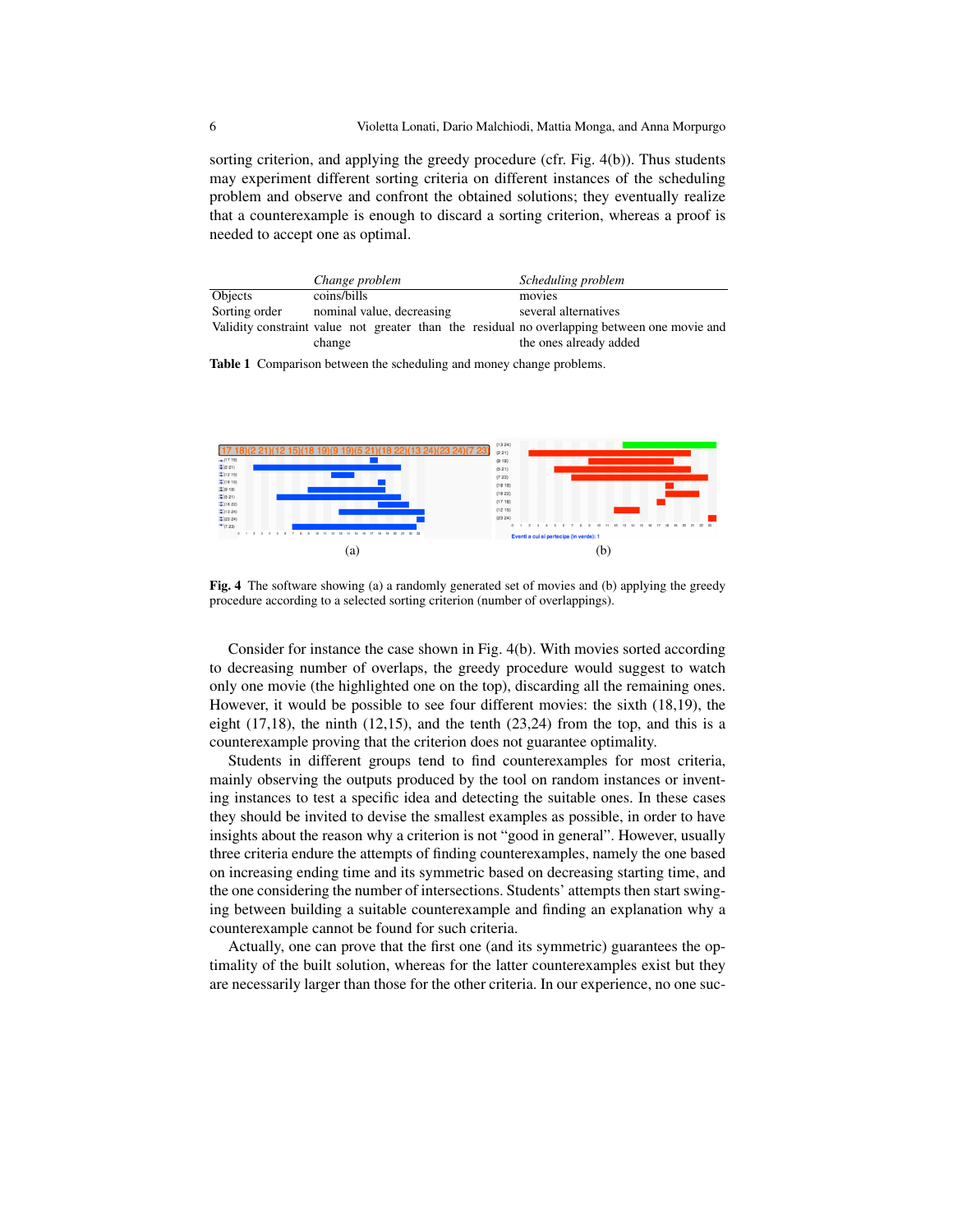ceeds in getting these results within the time devoted to the activity; however most were eager to know the correct answer and paid strong attention to the formal proof the conductor showed after a while. In several cases, some students asked to delay the final explanation to the next lesson, in order to have the possibility to think further about the problem, and indeed someone succeeded in the task with their own great satisfaction.

## *3.4 Final recap*

In a final recap, the outcome of the previous activity is used to stress that a greedy procedure does not always lead to the optimal solution: this happens for instance if using the non-optimal criteria for the movie festival problem. Moreover, there are some optimization problems that cannot be solved by any greedy algorithm, in that no greedy algorithm is known that can guarantee to find an optimal solution. To let students address this fact on their own, they are asked to reconsider the money change problem with other sets of coins/bills: is it true that the procedure they wrote at the beginning of the workshop will always output the minimum number of coins/bills, or are there cases when this property is not guaranteed? The question usually surprises students because they had not even contemplated this issue before, but the answer now appears to be not obvious at all. Indeed, after a few attempts, the class is able to devise a suitable set of coins/bills and to make a counterexample. For instance, if we have coins with values 1, 12, 20 and we want to give the change of 24, the greedy algorithm would give 5 coins/bills, namely one piece with value 20 and four pieces with value 1, whereas a better solution would be formed by two pieces with value 12. Other examples of such money systems can be signaled, for instance the British coin system before the decimalisation (15 February 1971) or the one described in Harry Potter's books.

#### 4 Conclusion

There is a growing interest in teaching informatics within the standard curricula even in non-vocational school, thus marking a shift with reference to the past identification of this discipline with the use of software applications. Within this trend, we proposed a learning unit rooted on the constructivism and focused on the discovery of greedy strategies in order to solve optimization problems. The learning unit has been developed and fine tuned with bachelor computer science students, and subsequently proposed as an extracurricular activity to some high-school classes between 2015 and 2017. We proposed it mainly as part of a vocational guidance effort and we did not set up any formal assessment. However, the general impression is that most students, even the less mathematically sophisticated, did in fact grasp the idea of an abstract greedy procedure. Many understood the importance to analyze the proce